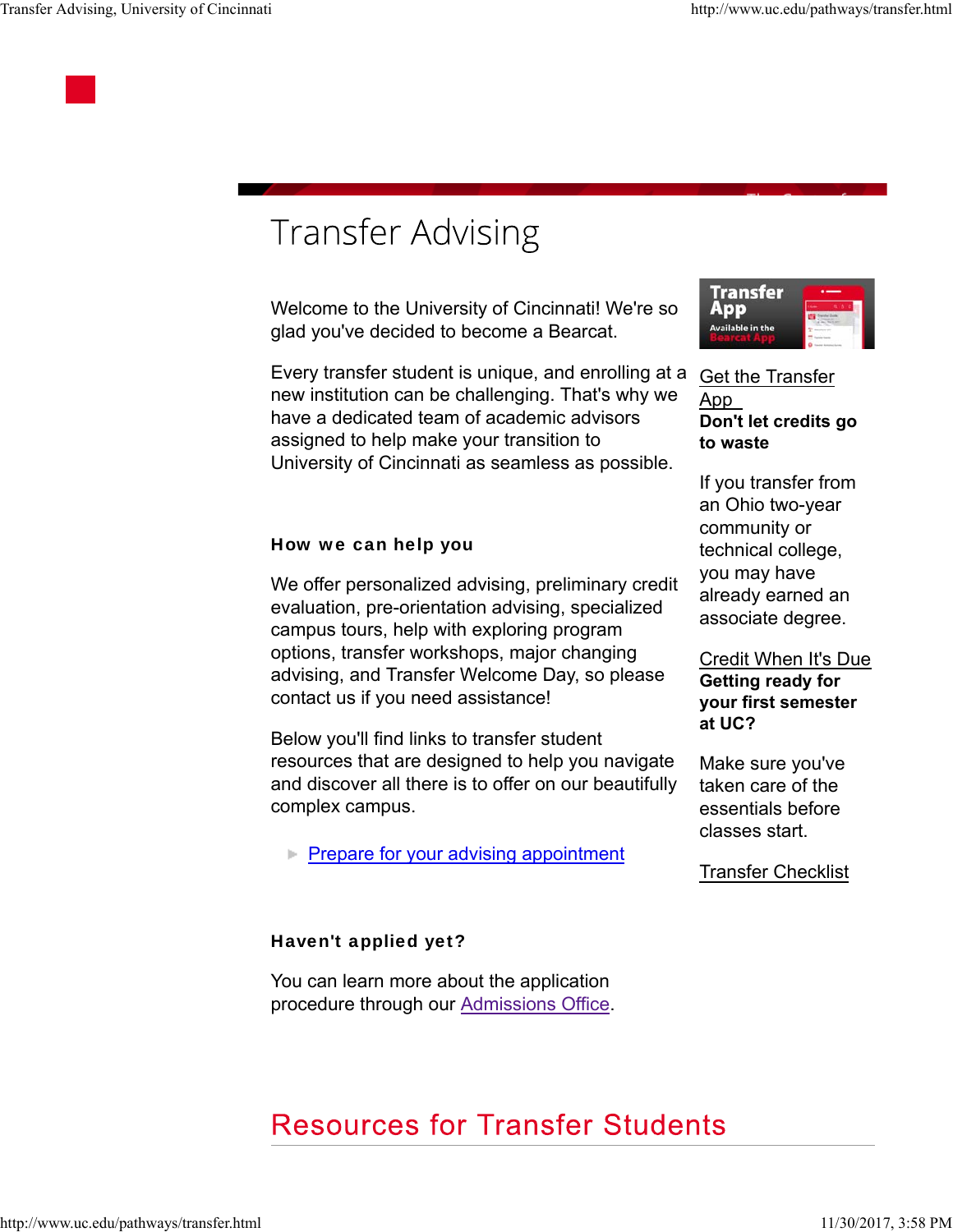- **+ Academic Resources**
- **+ Student Resources**
- **+ Campus Resources**
- **+ eResources**



#### **Academic Calendars**

Semester schedules and important dates and deadlines for class registration, withdrawal, fees, and refunds.



#### **Majors & Programs**

Search among more than 250 undergrad majors and programs, and learn more about admission requirements and courses.

| <b>OVA UNIVERS</b>         | T                                                                                                   |              |                 |
|----------------------------|-----------------------------------------------------------------------------------------------------|--------------|-----------------|
|                            | <b>UNIVERSITY OF</b><br><b>CINCINNATI</b><br>Office of the Registrar<br>Cincinnati, Ohio 45221-0060 |              |                 |
|                            |                                                                                                     |              | Date printed: 0 |
| Quality<br>Grade<br>Points | Course Number                                                                                       | Course Title | Сn              |

#### **Transfer Credit & Transferology**

Find out if and how your credits transfer towards your program at Cincinnati, including current college credits, CLEP, AP scores, and more.



**Placement Testing**

Required for new students who have never taken college-level English or Math courses.



**Learning Assistance Center**

Academic tutoring, writing assistance, and supplemental instruction for students, with both individual and group options.



#### **Articulation Agreements**

Cincinnati has agreements with colleges in Ohio and throughout the U.S. that enable students to easily transfer to our university.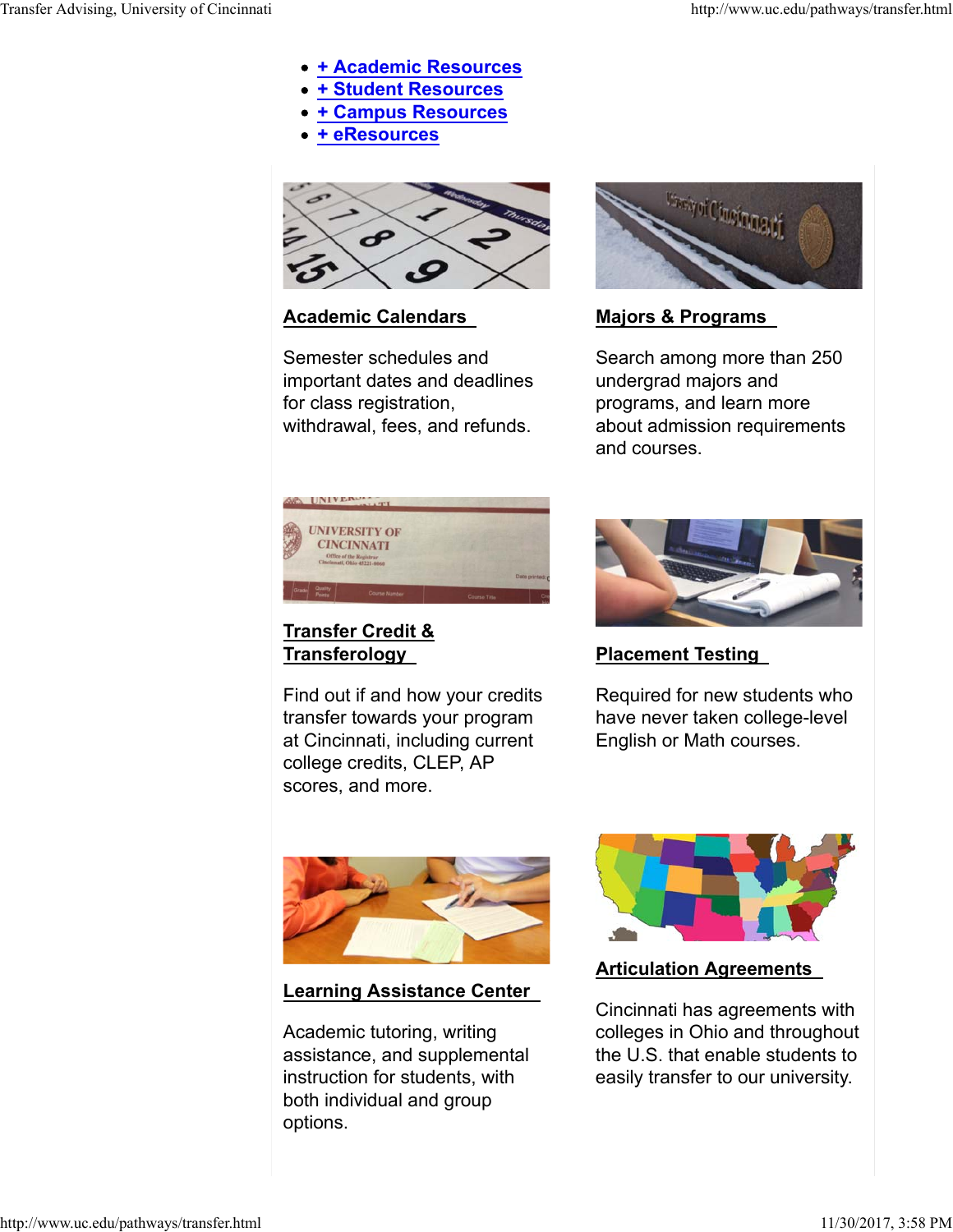

#### **One Stop**

The portal for all things related to registration, student records, student accounts, financial aid, and collections.



#### **Career Development Center**

Resources for your career planning, such as job search preparation, profile assessment, and coaching.



#### **Ohio Transfer Module**

OTM guarantees students transfer of applicable credits among Ohio's public colleges and universities.



#### **Accessibility Resources**

Learn how the Accessibility Resources Office empowers students with disabilities through accommodations and support services.



#### **Bearcat Card**

The Bearcat Card is both your student ID and a pre-paid debit card that can be used at over 400 locations on and offcampus.



#### **Student Health Insurance**

Learn more about the SHI eligibility requirements, coverage, enrollment, charges, and deadlines.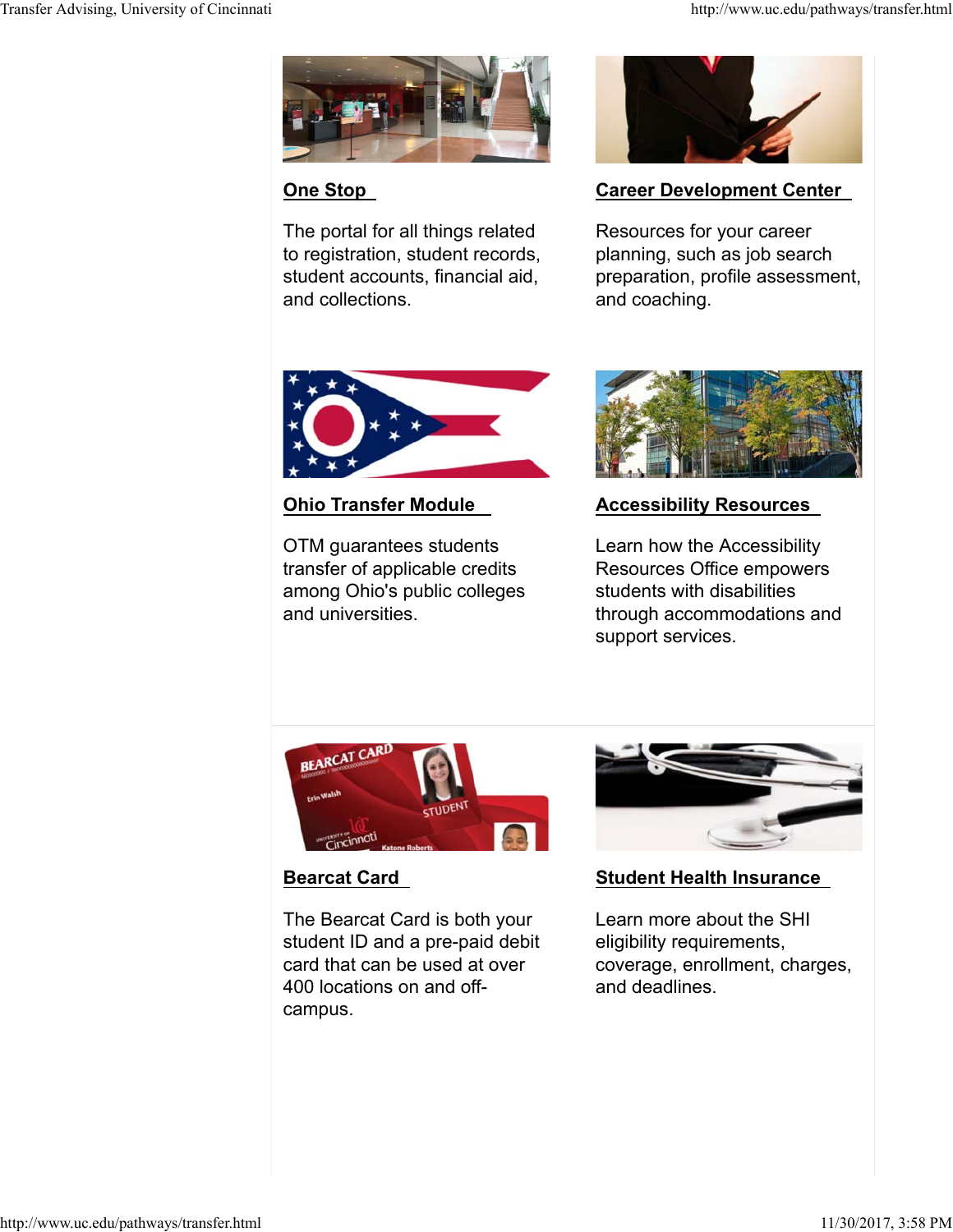

#### **LGBTQ Center**

An inclusive campus community that welcomes people of all sexual orientations and gender identities and provides support, resources, and advocacy.



#### **African American Cultural and Resource Center**

The center helps prepare students to become effective leaders, and plays a key role in the mission of the university.



#### **Veterans Programs & Services**

Find out how you can use your VA benefits at Cincinnati and learn more about veteranspecific activities and programs.



#### **About the Bearcat**

Learn more about the history of the university mascot, the Bearcat - facts, myths, and everything in between!



#### **Bearcat Bond**

The Bearcat Bond supports Cincinnati's mission in shaping educated and engaged citizens by incorporating the Just Community Principles.



#### **Student Code of Conduct**

The Student Code of Conduct defines behavior expected of all University of Cincinnati students.

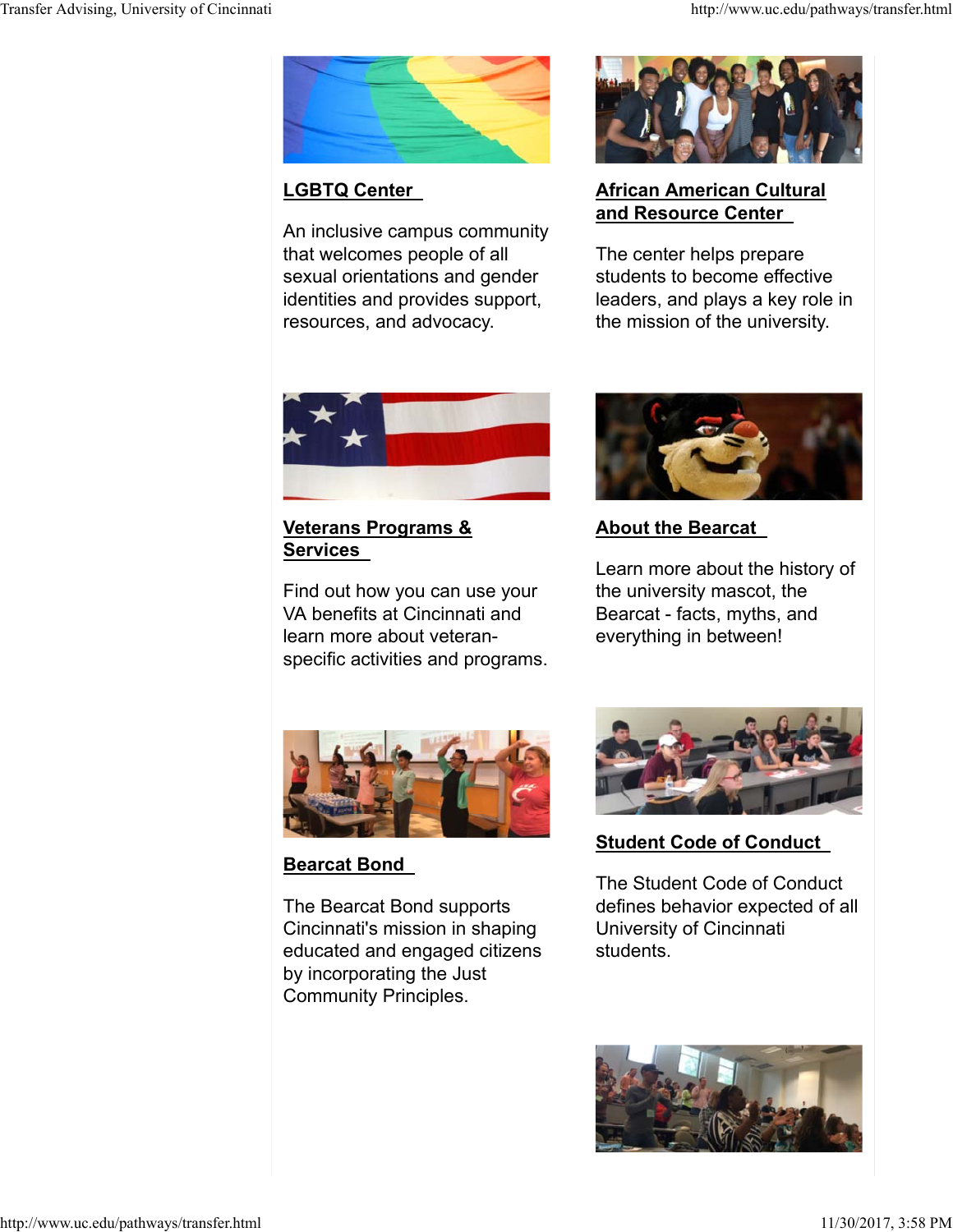

#### **Ethnic Programs & Services**

The center enhances the cultural, ethnic and racial awareness of the entire university community and supports the needs of students of color.

#### **Student Activities and Learning Development**

Get involved on campus with more than 500 student organizations, as well as activities and cultural programs for students.



#### **Transfer App**

A comprehensive resource containing all relevant information for your transfer to UC - right at your fingertips.



#### **Housing**

Residence hall communities are safe and convenient low-stress environments that encourage and promote student success.



#### **Libraries**

Ten libraries, including digital collections, textbook reserves, remote online access, and more are available to you at no cost.



#### **Campus Recreation**

Everything you need for your workout at a student discount, including fitness equipment, courts, and pools.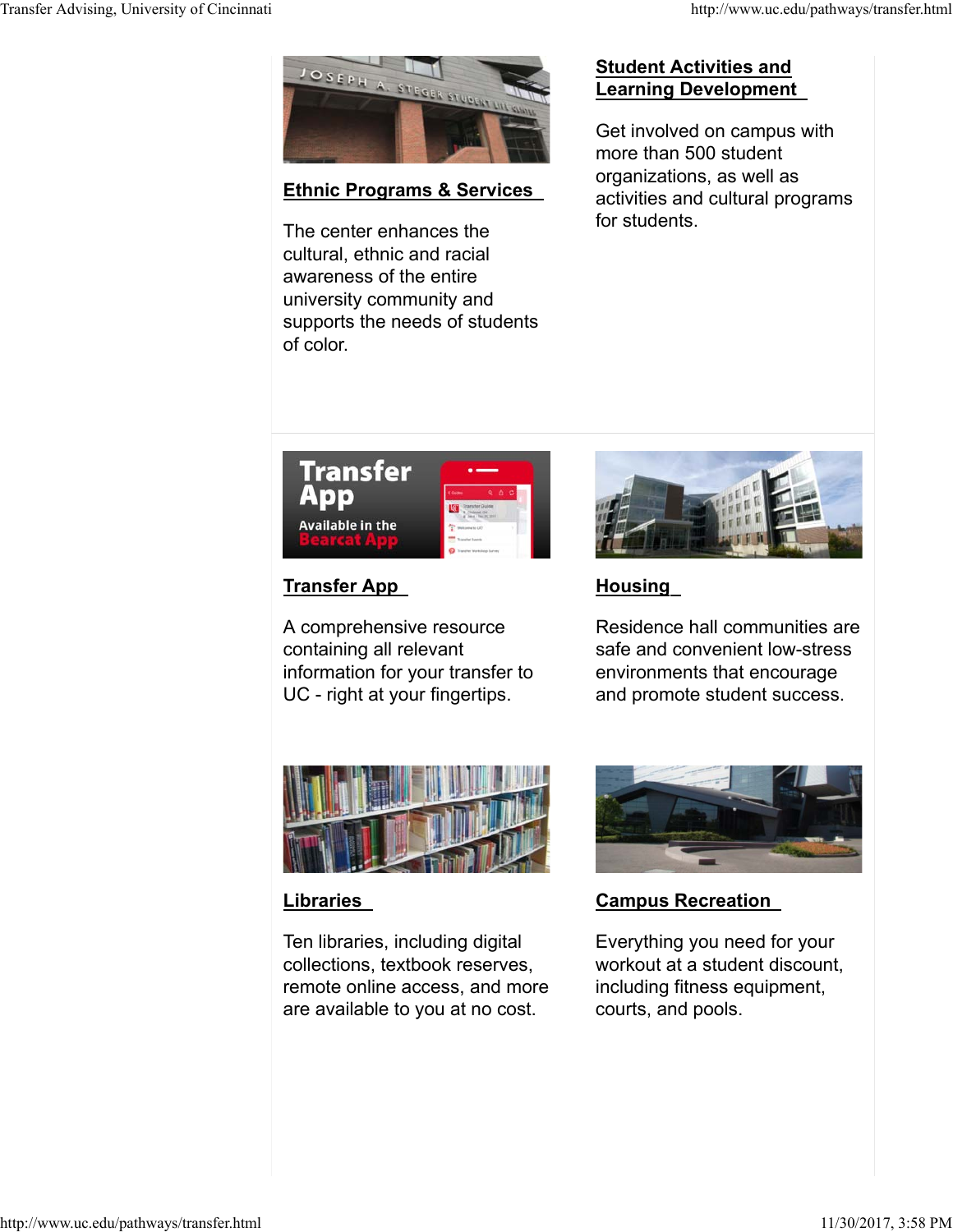

#### **Athletics**

There's something for everyone in Athletics, whether it's Division I athletics, club or intramural sports, or recreation.



#### **Public Safety**

Get more information on public safety and emergency response resources, including police, fire, and safety services.



#### **Food Services**

Find information on meal plans, dining centers, and Food Service's contribution to sustainability.



#### **Shuttle Services**

Cincinnati's free campus shuttle bus system provides over a half-million rides annually. View routes and schedules.



#### **Parking**

View parking maps, buy your parking pass, and get updates about event parking. Motorist assistance is also available.



#### **Bookstore**

Our campus bookstore offers everything from school supplies to light dorm room furniture. Instore and online.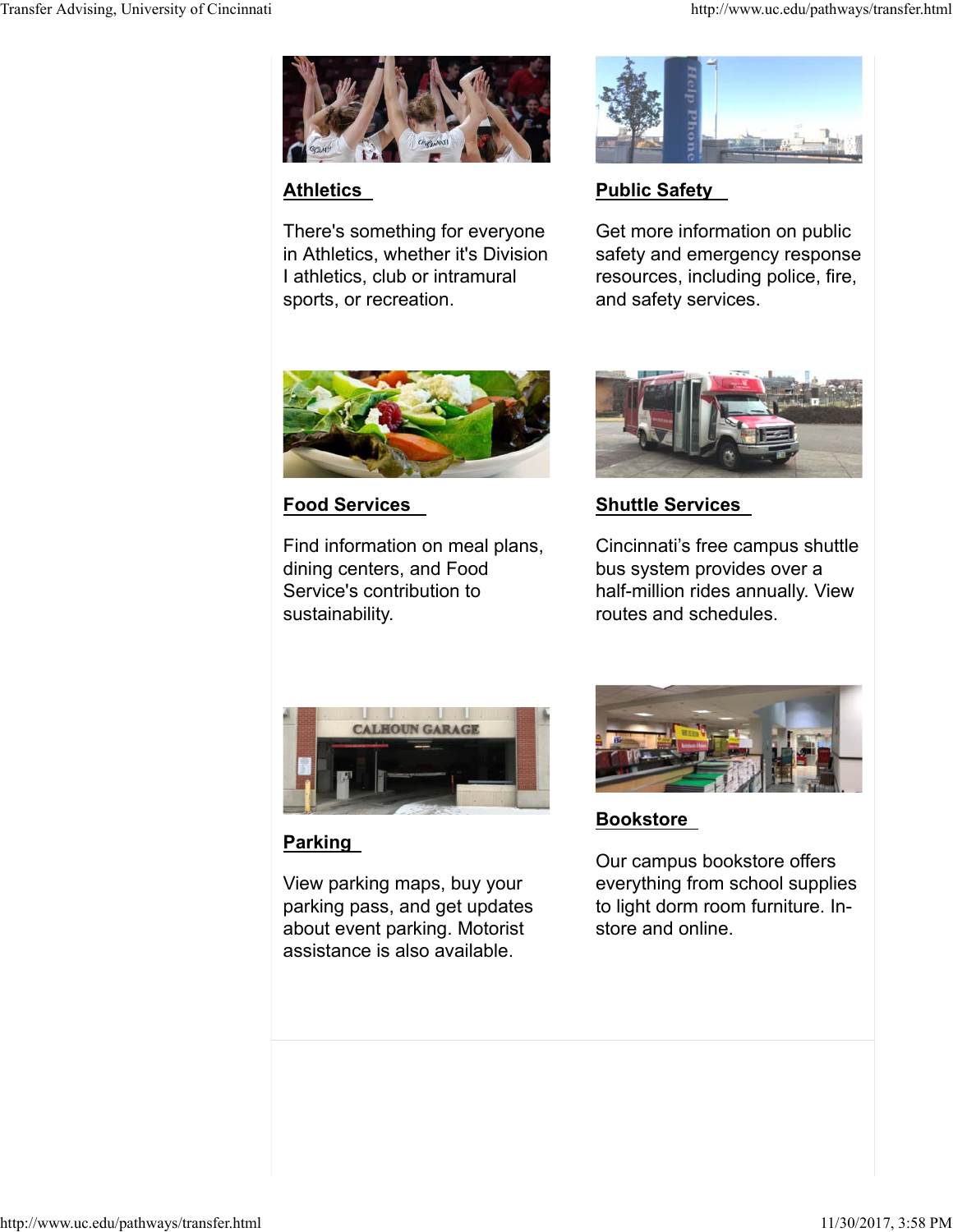

#### **Canopy**

Our innovative, collaborative and student-centric eLearning ecosystem, where Bearcats thrive.



#### **Catalyst**

Cincinnati's online student management system. Add/drop classes, view grades, manage financial aid, and much more.



**UC Email**

Access your student email account.

#### **Center for Pathways Advising and Student Success**

120 University Pavilion 2618 McMicken Circle Cincinnati, OH 45221

Phone: 513-556-9000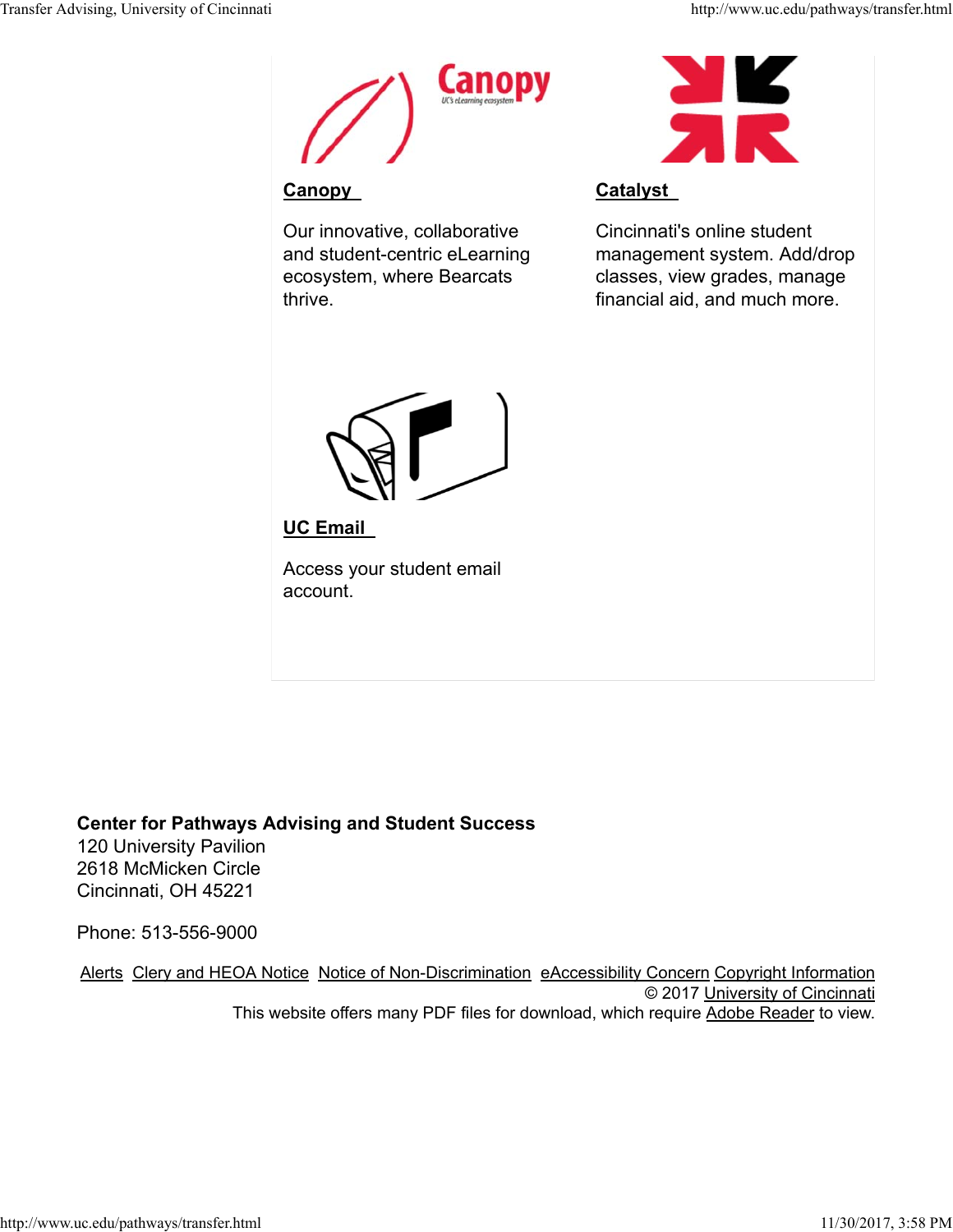# **Office of ADVISING & ACADEMIC SERVICES**

### Credit Evaluation Center



The Credit Evaluation Center evaluates how your credits from other institutions translate to credit at the University of Cincinnati. While the center evaluates your overall credit, the University of Cincinnati college which offers the program will determine how accepted credits are applied toward degree requirements.

We look forward to fairly and consistently awarding the credit you have earned and to helping you succeed at the University of Cincinnati.

Credit Evaluation Center 430 University Pavilion Email: *[credeval@uc.edu](mailto:credeval@uc.edu)* 

For more information, click the button below that applies to you:

[I'm a Transfer Student](http://uc.edu/aas/creditevaluation/transfer.html)  [I'm a High School Student](http://uc.edu/aas/creditevaluation/highschool.html)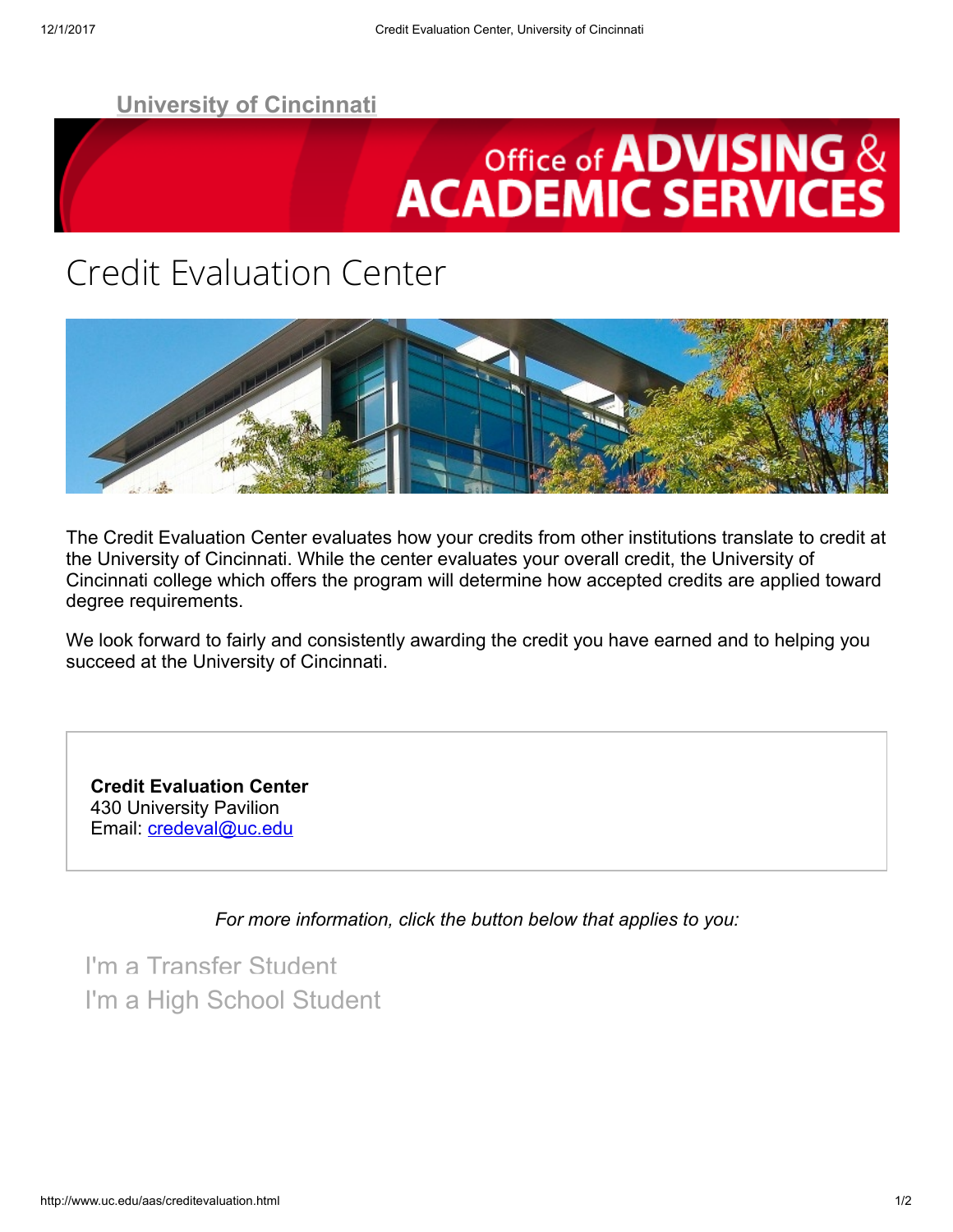#### [Office of Advising & Academic Services](mailto:advhelp@ucmail.uc.edu) 2618 McMicken Circle University Pavilion Cincinnati, OH 45221-0202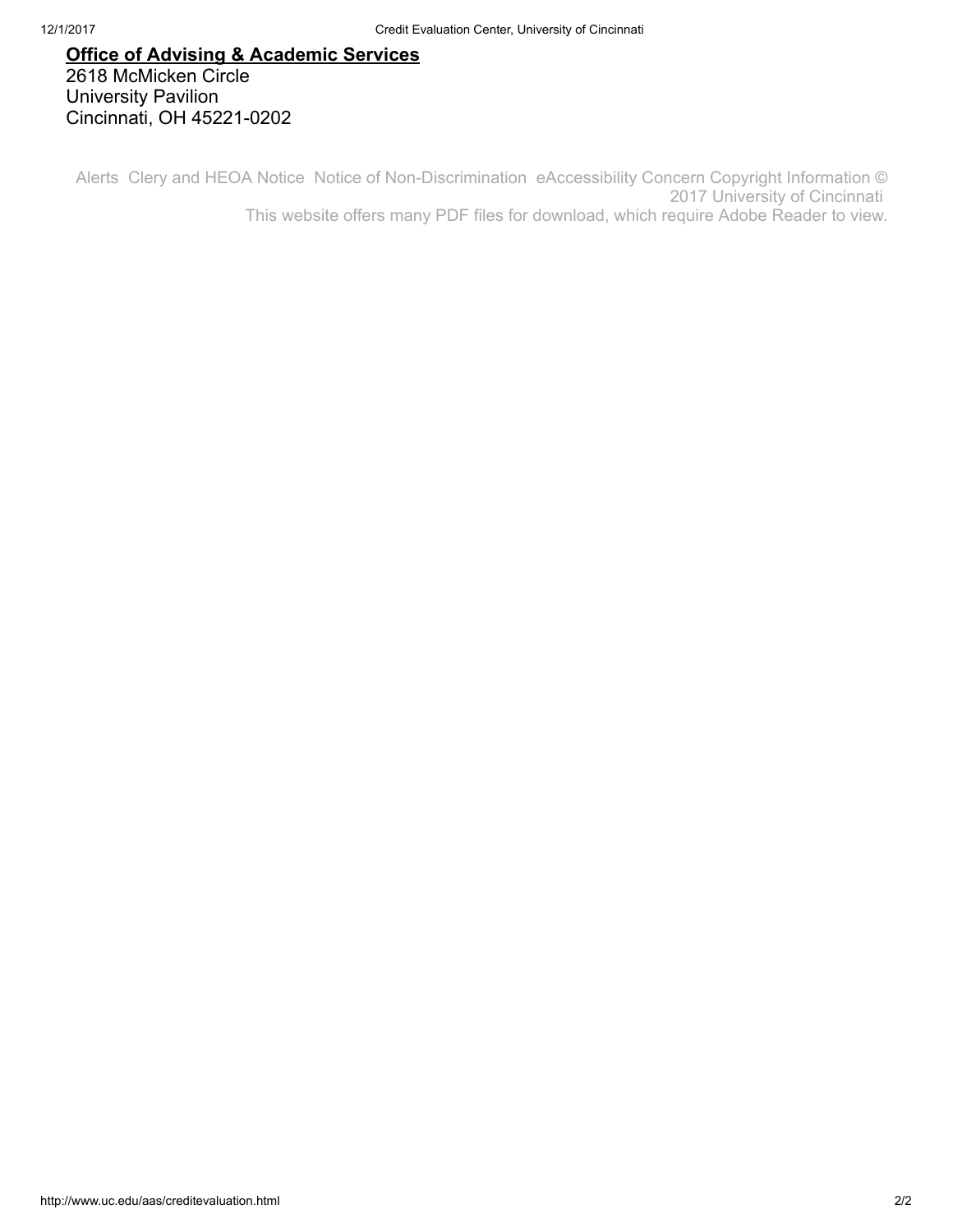## Office of **ADVISING** & **ACADEMIC SERVICES**

## Advanced Placement (AP)

The State of Ohio, working through the University System of Ohio, has initiated policies to facilitate the ease of transition from high school to college as well as between and among Ohio's Public colleges and universities. These policies mandate the following:

- 1. Students obtaining an Advanced Placement (AP) exam score of 3 or above will be awarded the aligned course(s) and credits for the AP exam area(s) successfully completed.
- 2. General Education courses and credits received will be applied towards graduation and will satisfy a general education requirement if the course(s) to which the AP area is equivalent fulfill a requirement.
- 3. If an equivalent course is not available for the AP exam area completed, elective or area credit will be awarded in the appropriate academic discipline and will be applied towards graduation where such elective credit options exist within the academic major.
- 4. Additional courses or credits may be available when a score of 4 or 5 is obtained. Award of credit for higher score values varies depending on the institution and academic discipline.
- 5. In academic disciplines containing highly dependent sequences (Sciences, Technology, Engineering and Mathematics –STEM) students are strongly advised to confer with the college/university advising staff to ensure they have the appropriate foundation to be successful in advanced coursework within the sequence.

Credit Evaluation Center 430 University Pavilion Email: [credeval@uc.edu](mailto:credeval@uc.edu)

[2017-present AP Awards](http://www.uc.edu/content/dam/uc/aas/docs/CredEval/UC%20AP%20Key%202017-Present.pdf)

- 2015-2016 AP Awards
- $2014$  AP Awards
- [2013 AP Awards](http://www.uc.edu/content/dam/admissions/docs/AP_Key_13-14_web.pdf)
- $\overline{2}$  2012 AP Awards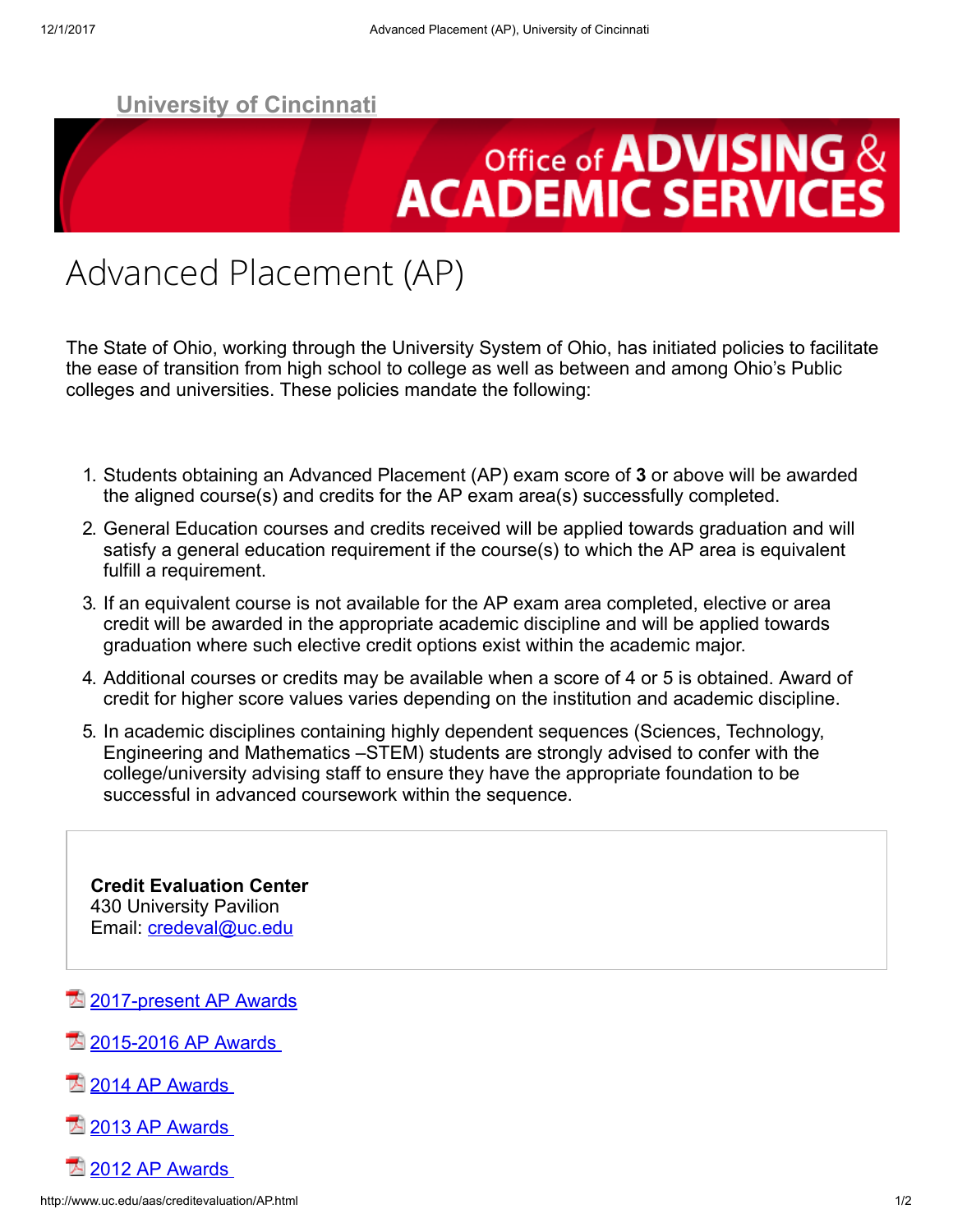#### [Office of Advising & Academic Services](mailto:advhelp@ucmail.uc.edu)

2618 McMicken Circle University Pavilion Cincinnati, OH 45221-0202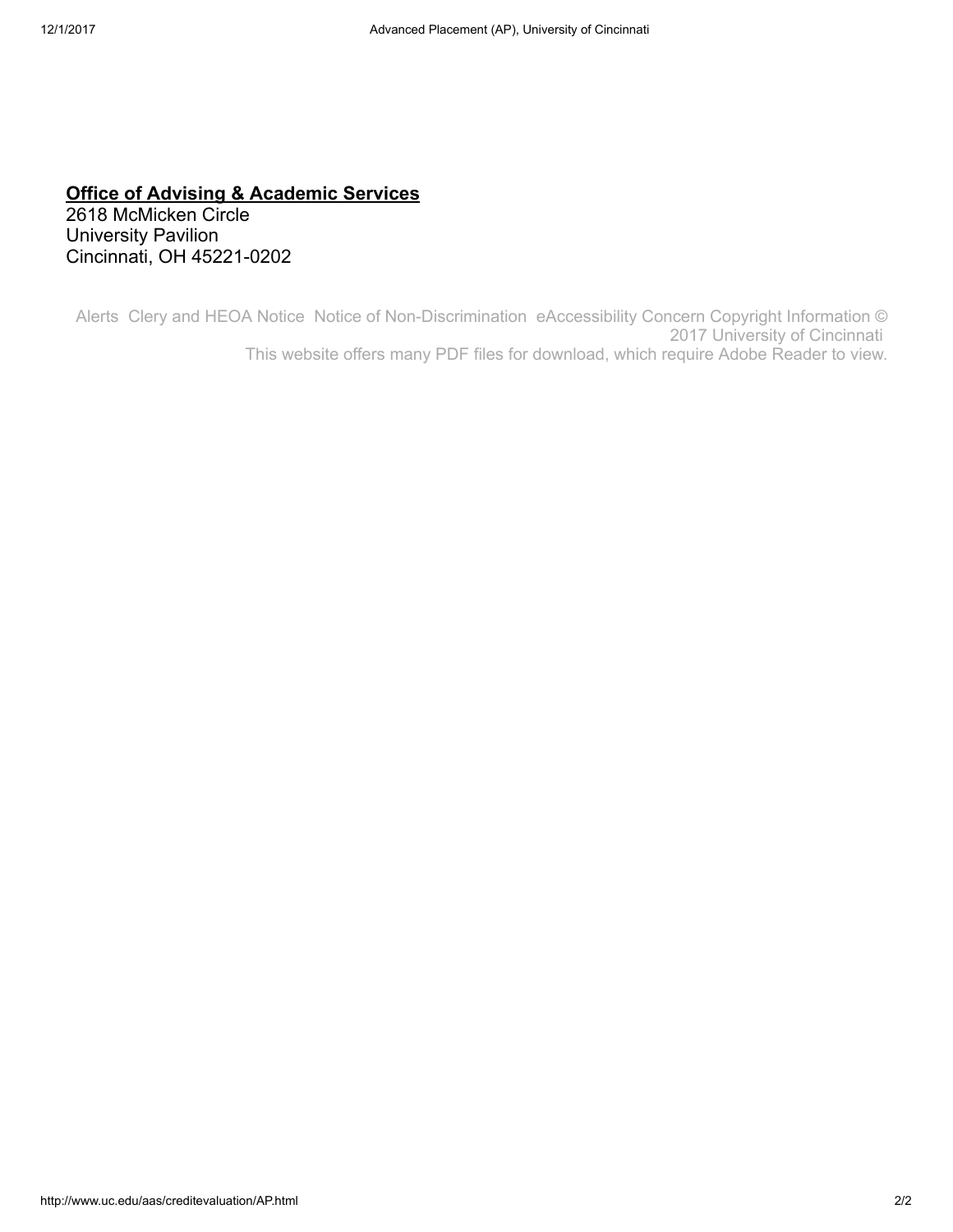# **Office of ADVISING & ACADEMIC SERVICES**

### International Baccalaureate (IB)

The International Baccalaureate Diploma Program (IBDP) is designed for high school students, ages sixteen to nineteen. IB schools have been established around the world to educate students with a global perspective. Students who complete all of the requirements will receive an IB diploma. Those who do not complete all requirements may receive an IB certificate. For more information, please visit the **IB website**.

#### How is IB credit awarded at the University of Cincinnati?

In collaboration with UC faculty members who teach the subjects covered by the IB, the Credit Evaluation Center has developed a key to awarding credit for this work.

Students must receive a **score of 5 or higher** [in order to receive credit. Please refer to the IB key](http://www.uc.edu/content/dam/uc/aas/docs/CredEval/IB%20Key%202015%20-%20Present%203-13-17.pdf) as a transfer guide for what credits are awarded.

Credit Evaluation Center 430 University Pavilion Email: *[credeval@uc.edu](mailto:credeval@uc.edu)* 

[Office of Advising & Academic Services](mailto:advhelp@ucmail.uc.edu) 2618 McMicken Circle University Pavilion Cincinnati, OH 45221-0202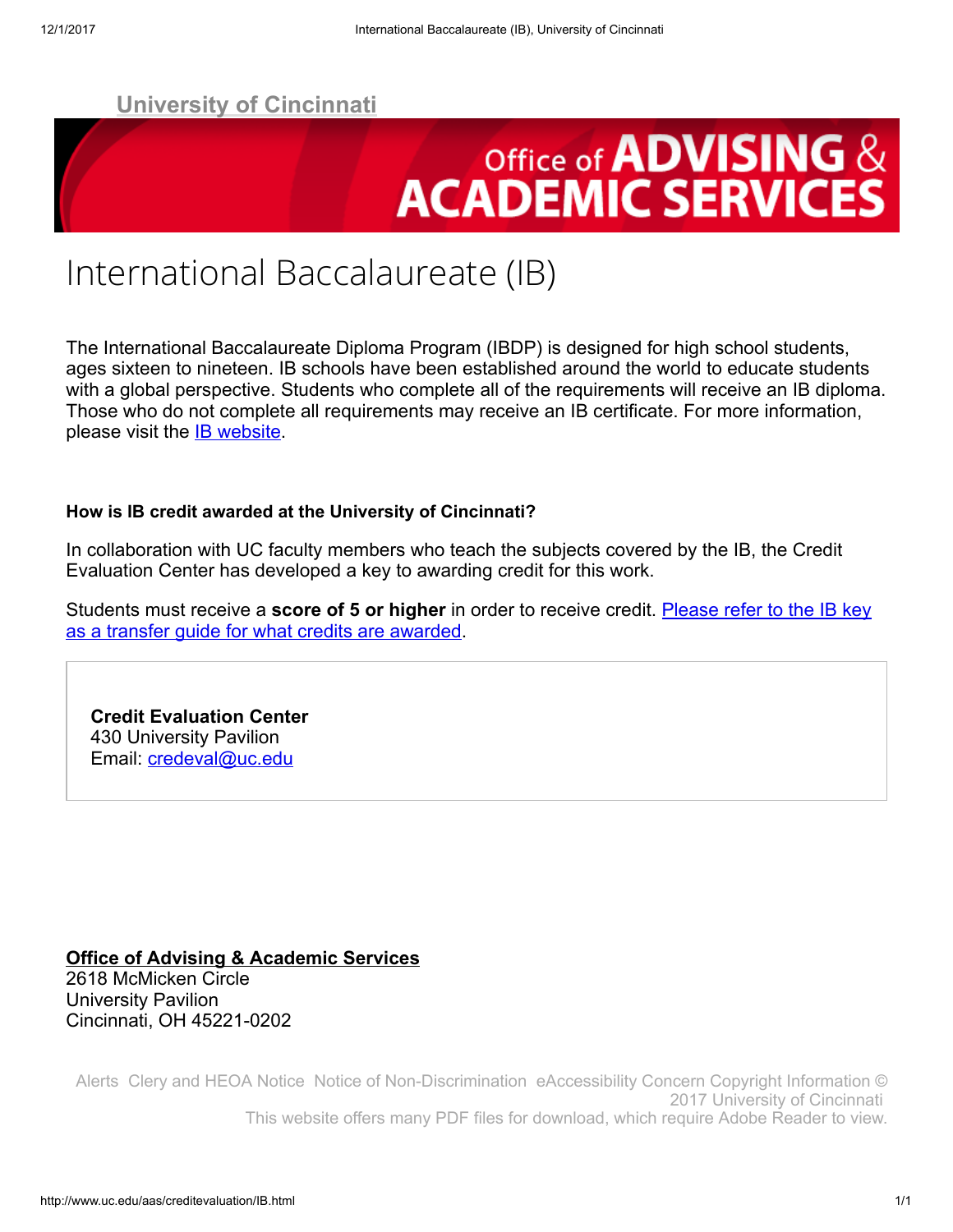

## The College-Level Examination Program (CLEP)

The College-Level Examination Program (CLEP) gives students the opportunity to demonstrate prior learning and to earn credit for that knowledge by earning qualifying scores on any of the 34 CLEP examinations. The Testing Services Department at the University of Cincinnnati offers all 34 CLEP tests (with the exception of the optional essays) in our proctored testing computer lab. [Descriptions of all 34 exams are provided by CollegeBoard](http://www.collegeboard.com/student/testing/clep/exams.html).

#### How is CLEP credit awarded at the University of Cincinnati?

UC awards some kind of credit for most CLEP exams. However, it is best to speak with your advisor before taking an exam to find out exactly how CLEP credits will apply to your degree program. The University of Cincinnati has identified a list of CLEP exams that will be accepted for credit, along with the minimum score required to receive that credit. Scores falling below the minimum will not be considered.

[If you are a veteran or other military personnel, visit CollegeBoard for important information on](http://www.collegeboard.com/student/testing/clep/military.html) CLEP testing.

- [CLEP Key for Computer-Based Tests Taken](http://www.uc.edu/content/dam/uc/aas/docs/CredEval/CLEP%20Key%20Computer-Based%20Semesters%207-1-2001%20thru%207-31-2017.pdf) as of July 1, 2001 July 31, 2017
- [CLEP Key for Computer-Based Tests Taken](http://www.uc.edu/content/dam/uc/aas/docs/CredEval/CLEP%20Key%20Computer-Based%20Semesters%2008-01-2017.pdf) as of August 1, 2017

Credit Evaluation Center 430 University Pavilion Email: *[credeval@uc.edu](mailto:credeval@uc.edu)* 

[Office of Advising & Academic Services](mailto:advhelp@ucmail.uc.edu) 2618 McMicken Circle University Pavilion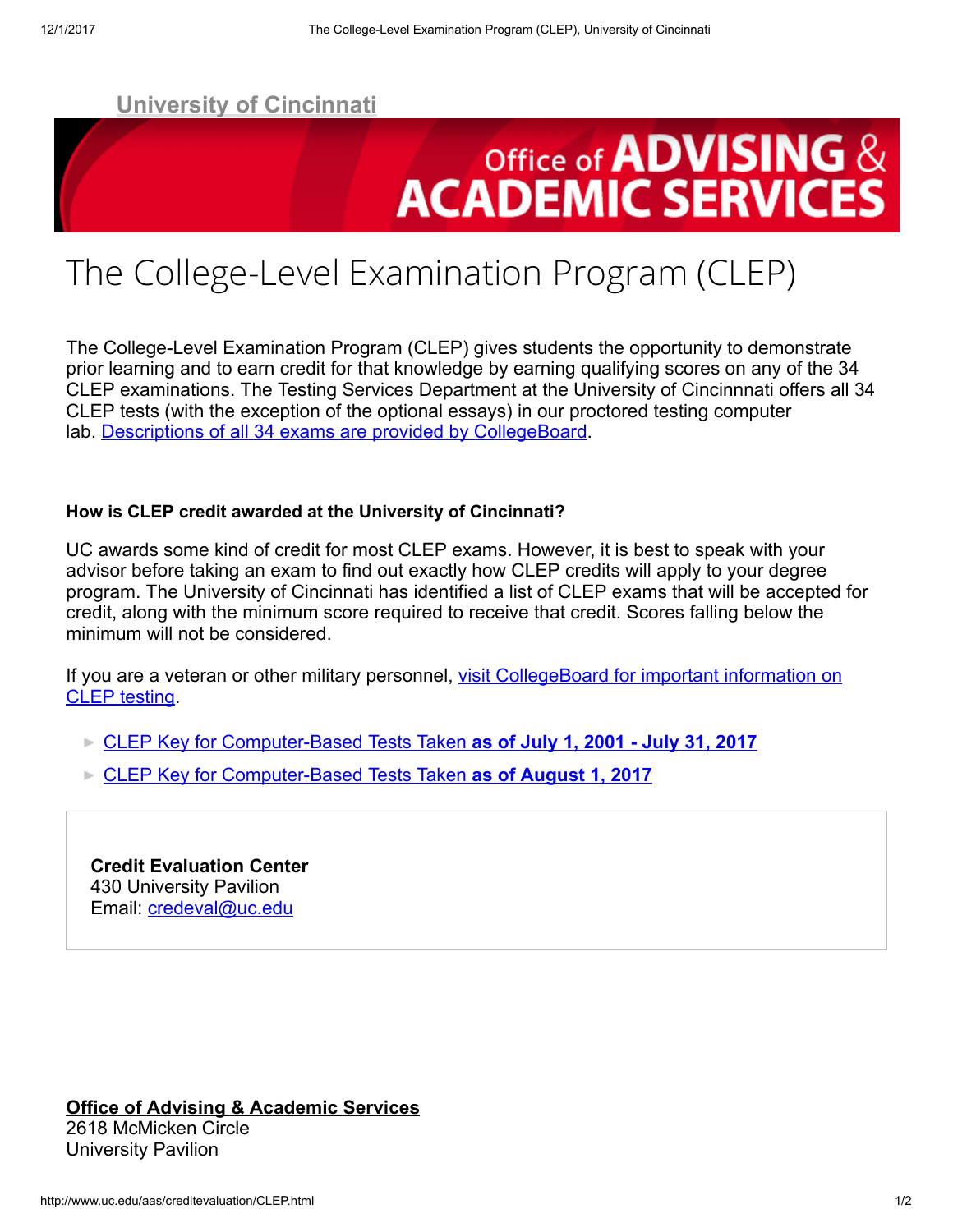#### Cincinnati, OH 45221-0202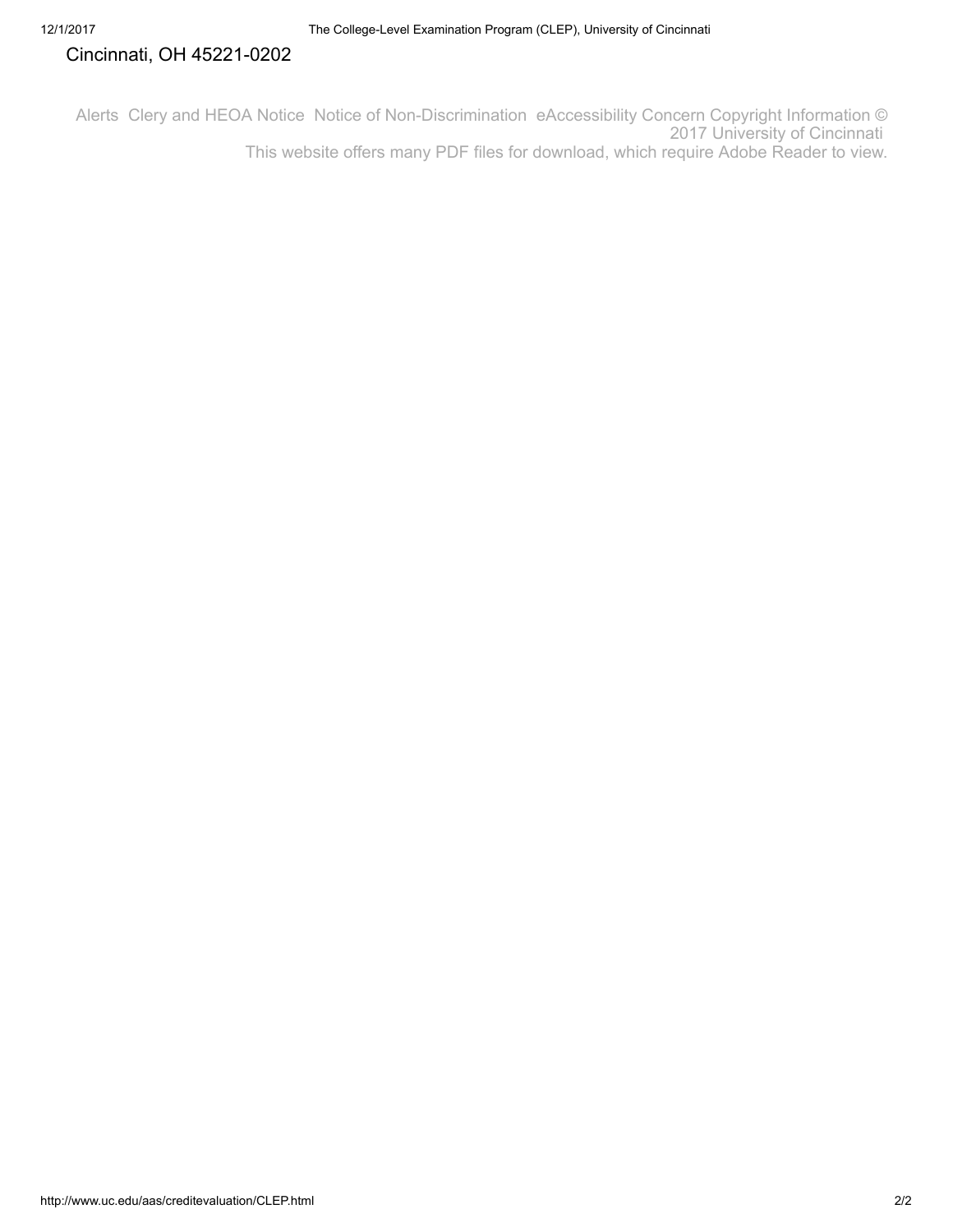

## International Coursework

Students transferring from foreign universities must submit a course-by-course credit evaluation from a member of the National Association of Credential Evaluation Services (NACES).

**[Complete details about international credit](http://admissions.uc.edu/international/requirements.html)** 

Credit Evaluation Center 430 University Pavilion Email: *[credeval@uc.edu](mailto:credeval@uc.edu)* 

#### [Office of Advising & Academic Services](mailto:advhelp@ucmail.uc.edu) 2618 McMicken Circle University Pavilion Cincinnati, OH 45221-0202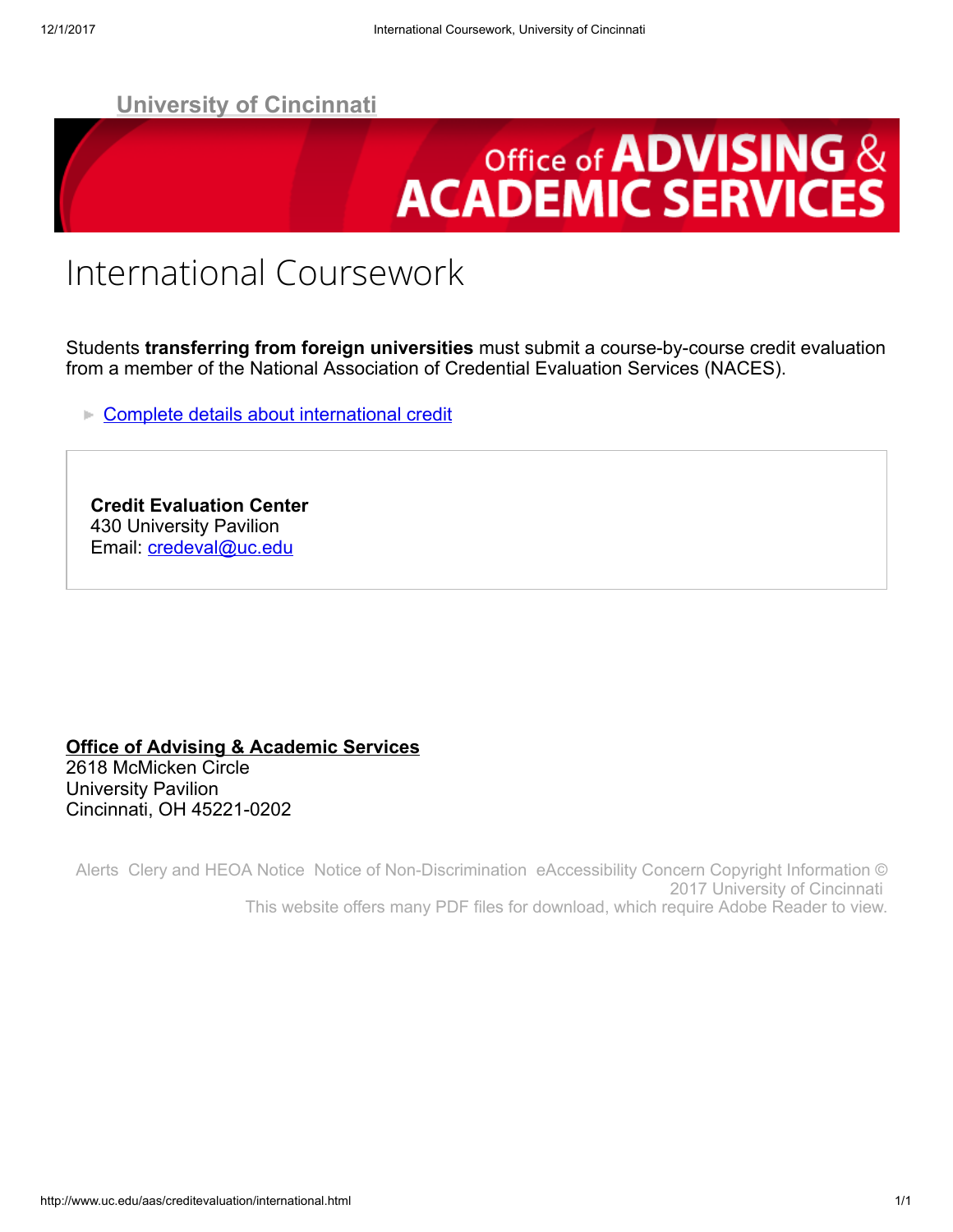# **Office of ADVISING & ACADEMIC SERVICES**

## Military Credit

#### Thank you for your military service!

Military credit, as reported on a military transcript, is accepted at UC.

If you have earned military credit, you should contact the appropriate registry and have your official transcripts sent to Cincinnati.

Once your military courses are evaluated, we will send you a Credit Evaluation Report showing the Cincinnati equivalent courses and credit hours that transfer to the university. Decisions about how your credits apply to specific academic programs are made by the college or department that offers your major.

#### Military Transcript Registries

- **[Air Force The Community College of the Air Force](http://www.airuniversity.af.mil/Barnes/CCAF/)**
- ► Veterans and Service Members (is there a better term?) of the Army, Coast Guard, or Sailor/Marines should send a **[Joint Services Transcript](https://www2.acenet.edu/credit/?fuseaction=transcripts.main)**.

Credit Evaluation Center 430 University Pavilion Email: [credeval@uc.edu](mailto:credeval@uc.edu)

#### Related links:

- **[Army ROTC](http://www.uc.edu/armyrotc/)**
- **[Air Force ROTC](http://www.uc.edu/afrotc/)**
- **[Awarding of College Credit for Military Training/Experience and Credit-by-Examinations](http://regents.ohio.gov/transfer/military-credit/index.php)**
- **[The Ohio National Guard Scholarship Program](http://www.ong.ohio.gov/scholarship_index.html)**